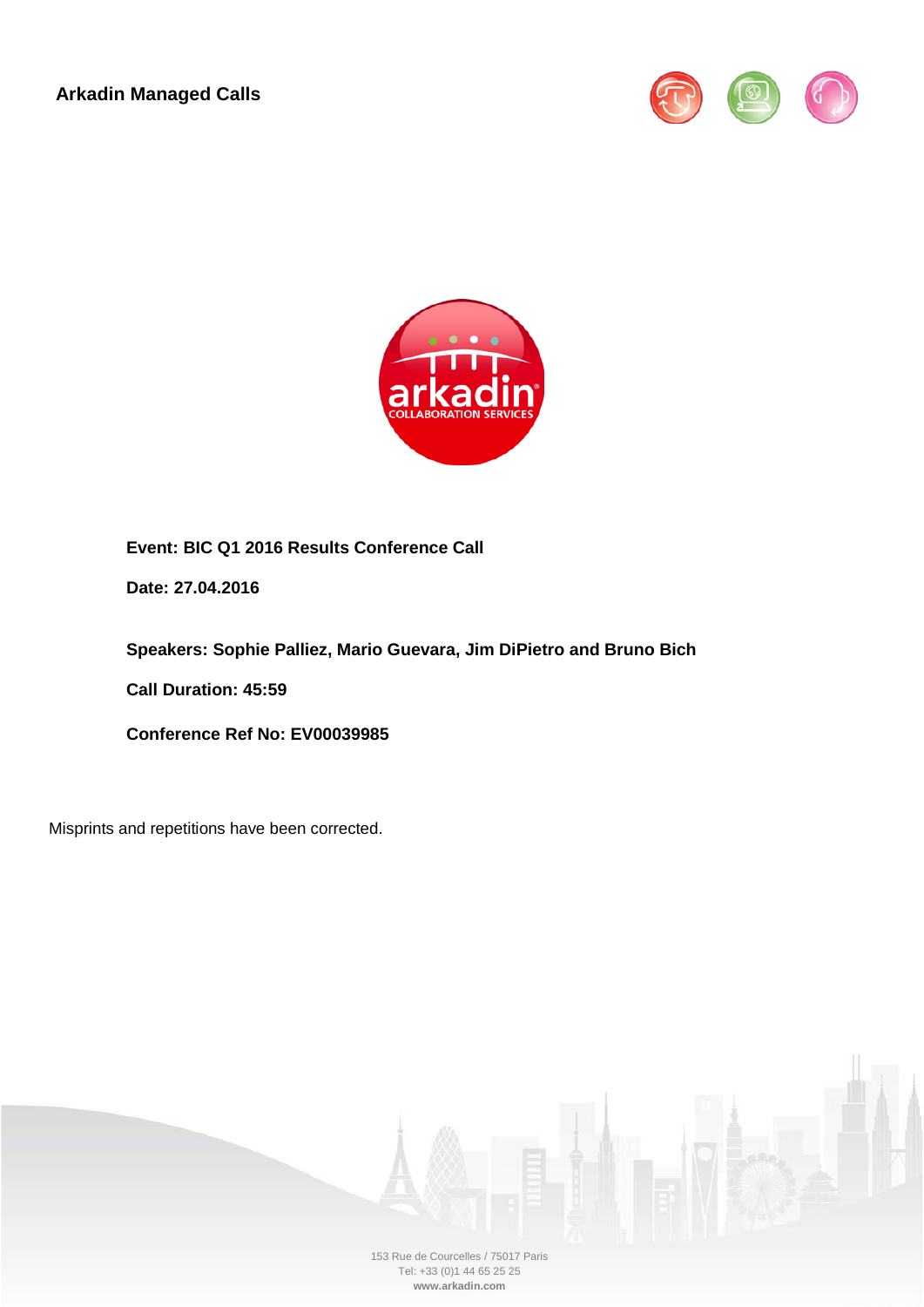

**Operator:** Ladies and gentlemen, welcome to the First Quarter 2016 Results BIC Conference Call. I now hand over to Ms Sophie Palliez. Please go ahead.

**Sophie Palliez:** Thank you. Thank you and welcome. So the call today will be hosted by Bruno Bich, Chairman; Mario Guevara, Chief Executive Officer; and Jim DiPietro, our Chief Financial Officer. We'll have a short presentation to start, and then we go through the usual Q&A session.

Let me now give the floor to Mario.

**Mario Guevara:** Thank you, Sophie. Let me start with the first quarter key figures. Our sales reached €517.3 million, an increase of 6.9% on a constant currency basis. The consumer business grew 7.2%, with robust results particularly in Europe and developing markets. BIC Graphic net sales increased 4.6%. Income from operations decreased 21.8% to €76.4 million. And normalised IFO, which excludes non-recurring items, reached €76.4 million, down 25%, and normalised IFO margin was 14.8%; that compares unfavourably to the 19.9% in the first quarter of 2015.

As we announced last February, we have decided to pay a special bonus to all BIC employees that have not been granted with performance share plans in 2015. The cost of this bonus has been accounted during this first quarter. The total amount was €11.4 million. Excluding the special employee bonus, our normalised IFO margin would have been 17%; down 2.9 points compared to the first quarter 2015, notably attributable to increased investment in brand support and research and development.

Let me turn to slide 4. The earnings per share was  $\epsilon$ 1.08, down 34.1%. It was impacted by a negative net finance revenue. Our net cash position at the end of March reached €387.1 million, impacted by the lower income for the period and income tax payment timing differences. Jim will explain later in more details the evolution of our net cash position compared to last year.

Let's turn to slide number 5. Our consumer business increased a healthy growth of 7.2% on a constant currency basis. Developed markets registered good performance with sales up 10.1% in Europe, showing a solid growth in all categories and in both Western and Eastern European regions. North America increased 4.1%, thanks notably to the strong performance in Stationery. Developing markets net sales grew 8.7%. Latin American performance was very good, with a high single-digit growth. The Middle East and Africa grew at double-digit rates and growth was particularly good in South Africa.

Let me now comment on sales performance by category, starting as usual with Stationery. Stationery first quarter 2016 net sales increased by 7.9% on a constant currency basis. In both Europe and North America, the increase in net sales was in the high single digits. In Europe, the performance was good across all regions, particularly in southern countries such as Spain and Italy and the eastern countries like Poland and Russia.

In North America, we benefit from the success of our champion brand strategy, notably with the BIC Atlantis range. Our new products were well received by the trade and by consumers. The new products were BIC Cristal Xtra Precision and BIC Atlantis Bold. In developing markets, growth in net sales was in the mid-single digits. In Latin America, the Q1 2016 was very strong so we faced a challenging comparison base. Nevertheless, in the southern hemisphere back to school season was quite successful, and we continue to gain market shares in Brazil.

In the rest of the regions, we benefit from the success of our classic ball pens and colouring products. In the Middle East and Africa, we deliver double-digit growth with a very good back to school season in South Africa. Sale of domestic pen sales increased around 10%. And in all regions of India, sales showed positive trends thanks to continuous efforts from our sales team. We hired more distributors and we have much better product availability compared to the previous quarters. In addition, first-quarter promotions helped to sustain this growth.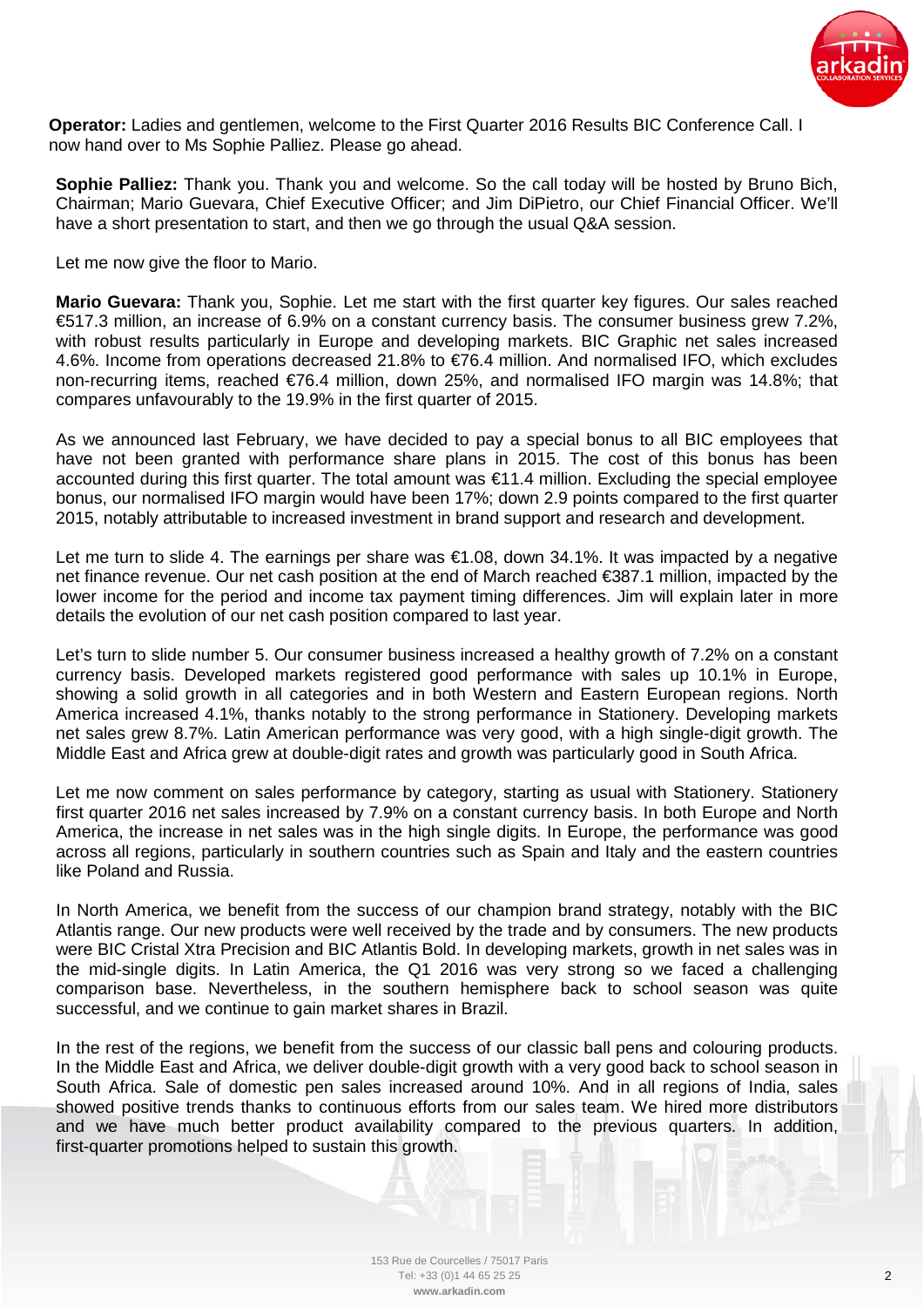

Q1 2016 Stationery normalised IFO margin was 7.1% compared to 13.6% in 2015. Excluding the impact of the special employee bonus, normalised IFO margin for Stationery would have been 9.1%. The year-on-year drop was attributable to the negative impact of Latin America and currency fluctuations in the first quarter of this year, and an increase in operating expenses including research and development.

Let me now turn to Lighters on slide 7. As you can see, net sales increased by 5.4% on a constant currency basis. The Europe region delivered high single-digit growth. In Western Europe, the results were good in France and Germany, and we've registered a strong growth in Eastern Europe, mostly coming from countries like Russia, Ukraine and Turkey.

North America achieved a low single-digit growth. As a reminder, we had a strong Q1 in 2015, as we benefited from customers buying ahead of the price adjustment implemented in the second quarter of 2015. In developing markets, the Q1 2016 net sales grew high single digits. In Latin America we enjoy high single-digit growth, with a strong performance in Mexico thanks to distribution gains. In the Middle East and Africa, net sales increased double digits.

Q1 2016 normalised IFO for Lighters was 38% compared to 37.6% in Q1 2015. Excluding the impact for the special employee bonus, normalised IFO margin for the Lighters would have been 39.5%. Thanks to a higher gross profit margin, that in addition to the price increase implemented in the US in Q2 2015, this had a positive impact in the profitability of this category.

Let's turn now to slide number 8. BIC Shavers' net sales increased 10.9% on a constant currency basis. In Europe, net sales were in the double digits, driven by good performance across all regions. We benefit from the success of our added-value shavers such as BIC 3, BIC Miss Soleil and BIC Flex 4 Comfort shaver.

In North America, thanks to ongoing brand support initiatives and to our shaving quality at a fair price positioning, we continue to gain market share in both men and women segments. In value, our market share increased by 1.9 points at the end of March 2016, taking our market share to 27.3%. That performance was mainly driven by our added-value products and our new product pipeline. Our recent innovation in women products, the BIC Soleil Shine shaver, received a strong support within key customers. And BIC Flex 5 shaver, launched last year in the US, continued to show good results.

In developing markets, we've registered a double-digit growth. In Latin America, sales growth was driven by our good value, market positioning and strategy. All product ranges contribute to the performance, especially the BIC 3 shaver and BIC Soleil shaver which was supported by a TV campaign in Brazil, and the social effectiveness of this campaign.

In the Middle East and Africa, we achieved high single-digit growth thanks to our single- and triple-blade products. Q1 2016 normalised IFO margin for shaver was 10.7% compared to 21.3% in Q1 2015. Excluding the impact of the special employee bonus, normalised IFO margin for shavers would have been 12.9%. This year-on-year decrease was due to lower gross profit margin, and increased investment in research and development and in brand support.

In the US, as I shared with you, we supported the launch of our new BIC Soleil Shine shaver and continue to invest for the BIC Flex 5 shaver.

Let me now shortly comment on the other consumer products. Q1 2016 net sales decreased minus 5.2% on a constant currency basis. The other consumer product business includes various activities in different countries, the most important being BIC Sports which registered a double-digit decline in its net sales during the first quarter.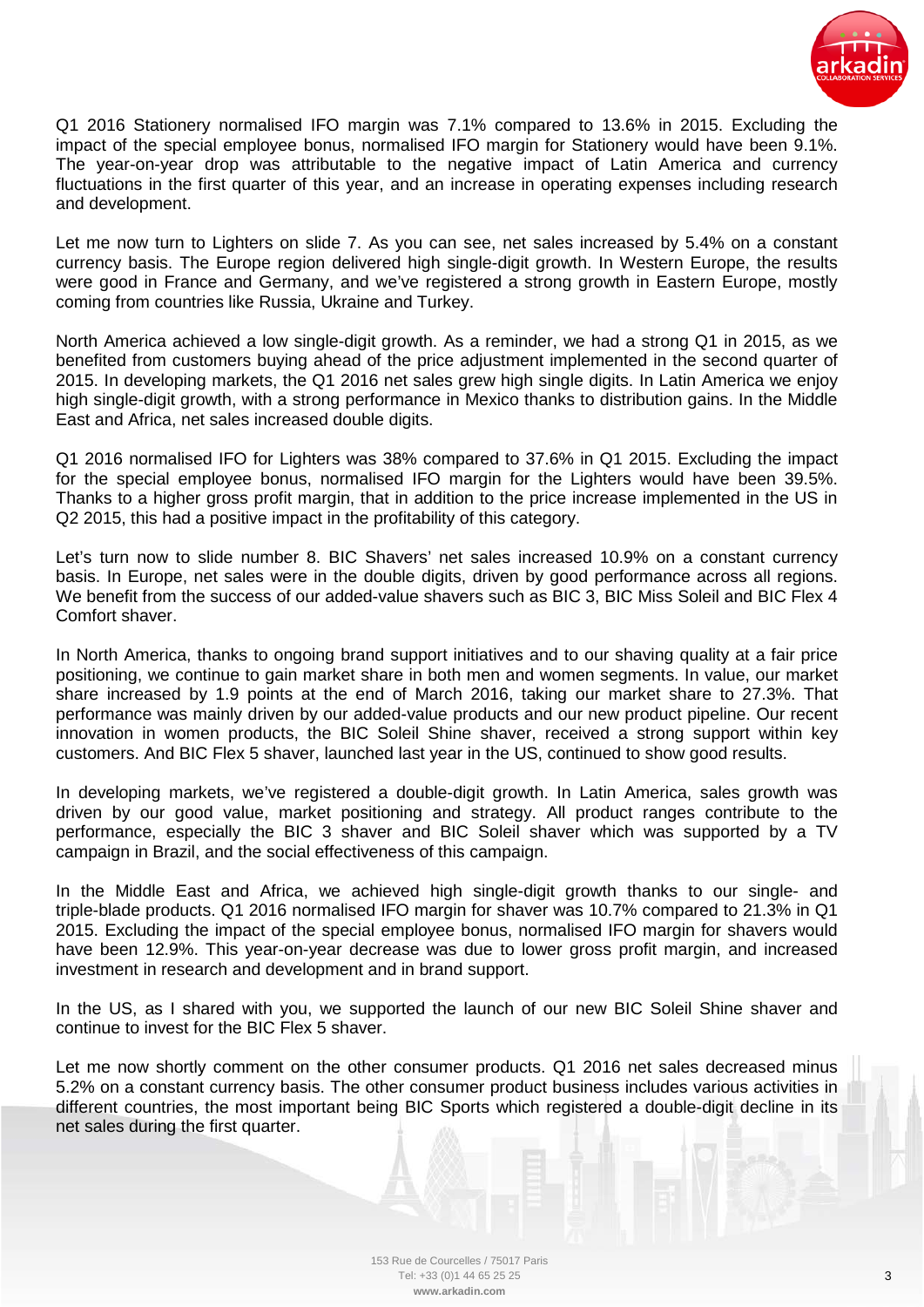

Other consumer products Q1 2016 normalised IFO was minus  $\bigoplus A$  million, but if we exclude the special employee bonus the normalised IFO margin would have been minus €0.3 million. That compares favourably to the minus €0.7 million in Q1 2015.

Now let's turn to BIC Graphic. BIC Graphic net sales increased 4.6% on a constant currency basis. The net sales were good in all three segments: Writing Instruments, Hard Goods and Calendars. All regions contribute to the growth. In Europe, countries like France, Germany and Spain performed well. In North America, our Good Value line and new product introduction continue to perform well, supporting both the Hard Goods segment and the Writing Instruments growth.

The Q1 2016 normalised IFO margin for BIC Graphic was minus 14%. That compares to the minus 6.7% in Q1 2015. Excluding the impact of the special bonus, BIC Graphic normalised IFO margin would have been minus 9.3%, impacted by lower gross profit margin.

As you'll remember, we announced the strategic review of this business last February, and I am pleased to say that process is proceeding as planned.

Let me now give the floor to Jim, who will comment in more detail our consolidated accounts. Jim?

**Jim DiPietro:** Thank you, Mario. I'll start by reviewing the summarised P&L results on slide 12. In the first quarter 2016, net sales increased 1.3% as reported, and 6.9% on a constant currency basis. Gross profit decreased 4.5% and normalised IFO decreased 25%. When we look at normalised IFO, it is important to highlight that it was impacted by the special employee bonus, which amounted to  $€11.4$  million.

On slide 13, we look at the evolution of net sales between the first quarter of 2015 and the first quarter of 2016. On an as-reported basis, net sales increased 1.3%. On a constant currency basis, net sales grew 6.9%.

Foreign currency translation impact was unfavourable 5.6% or €28 million. The strength of the US dollar compared to the euro accounted for a translation increase of €5 million. However, the Brazilian currency impact was unfavourable €12 million, and the currency of Argentina impact was unfavourable €8 million. The Mexican peso had a negative impact of €5 million. The Indian rupee and the Russian and Ukrainian currencies had a total negative impact of €2 million.

I will now review the change of normalised IFO for the first quarter of 2016 compared to the first quarter of 2015. We can see a decrease of 1.2 points in cost of production, due to the higher manufacturing cost partially offset by favourable raw materials. As planned, the total brand support, which includes consumer and business development support and advertising, increased by 0.8 points. OPEX and other expenses grew 0.9 points, which includes the planned increase in R&D.

In conclusion, without the impact of the special bonus, normalised IFO shows a 2.9 points decrease versus first quarter of 2015. A little less than half the decrease is related to planned investments. The balance is related to cost of production, which we expect to improve in the balance of the year.

On slide 15, net finance revenue was unfavourable €3.4 million, compared to last year where it was favourable €12.7 million in the first quarter of 2015. This is due to the fair value adjustments of financial assets denominated in US dollars compared to December, compared to the fair value adjustments booked in the first quarter of 2015 which were favourable.

Income before tax decreased to €73 million and the effective tax rate was 30%, consistent with last year's level. Net income Group declined 34% to €51 million. And finally, EPS Group share decreased to €1.08 compared to €1.64 in the first quarter of 2015.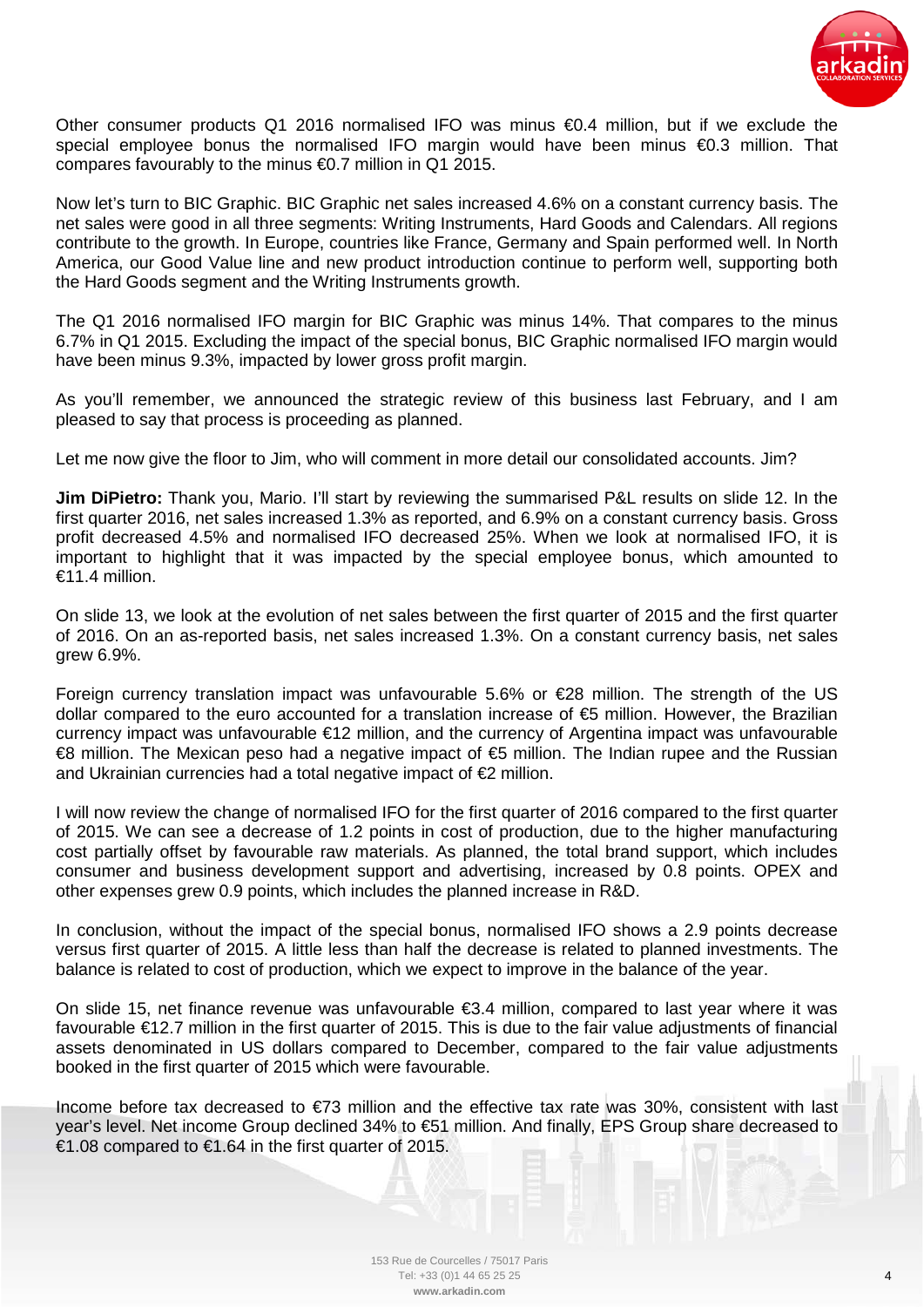

Slide 16 summarises the evolution of our net cash position between December 2015 and March 2016. The net cash from operating activities was plus €116.1 million compared to almost €80 million in operating cash flow. The negative impact on working capital of almost €64 million was mainly driven by the increase in inventories compared to December, as we produced inventory to meet the forecast activity for the balance of this year. We invested a little over €33 million in CAPEX and the share buyback in the first quarter was €30 million.

This ends the review of the first quarter consolidated results, and I'll give the floor back to Mario.

**Mario Guevara:** Thank you, Jim. Let me now summarise the Q1 results on slide 18. With a solid 6.9% organic sales growth, Q1 2016 net sales were slightly ahead of target. We experienced an outstanding achievement in Stationery and Shavers. Lighters and BIC Graphic categories showed good results. As expected, we increased research and development and brand support investments to fuel the mid- and long-term growth.

The Q1 2016 normalised income from operation was also impacted by increasing gross profit and higher operating expenses, including the impact of the special employee bonus. Finally, our net cash position was impacted by the lower results and income tax payment timing differences.

Let me now give the floor to Bruno Bich.

**Bruno Bich:** Thank you, Mario. I can only add really that it was a very good quarter from a sales point of view, as Mario pointed out, and doing well across the world in a more competitive world. What we just indicated to you and in the press release is that we're confident to achieve the objectives that we gave you at the beginning of the year. You know us as conservative people for a lot of years, and we are still really sticking conservative, so I am confident that we will achieve those objectives that we gave you. Thank you.

Okay, now we can turn over to the questions that you have.

**Operator:** Ladies and gentlemen, if you wish to ask a question, please press 01 on your telephone keypad.

So we have the first question from Christophe Chaput from Oddo. Please go ahead, sir.

**Christophe Chaput:** Yeah, good afternoon. This is Christophe Chaput from Oddo. A few questions please. The first one is on Stationery. So you experienced a negative impact of Latin America currency: could you please quantify this impact? And why is it specific to Stationery, and why don't we have a negative impact also on Lighters for example?

The second one is regarding Cello. So Cello is growing double digits: is it sustainable, let's say on a full-year basis, considering that the quality of your product could be now conformed to your standard?

The third one is: could you help us to, let's say, add more detail on the phasing of the brand support for the full Group? Because it was minus 0.8% in Q1; what could it be for Q2 and Q3? Thank you very much.

**Jim DiPietro:** So, Christophe, let me take those questions in order. First, Stationery. As you mentioned and as we've discussed, the impact of FX, primarily Latin America, had a significant impact on Stationery; of the total normalised IFO margin change, excluding the special premium impact, it's almost I would say two-thirds, a little bit more than two-thirds of the total impact. That's coming from Brazil, Argentina. Those currencies obviously year to year, first quarter to first quarter had significant devaluations, and also some impact from Mexico.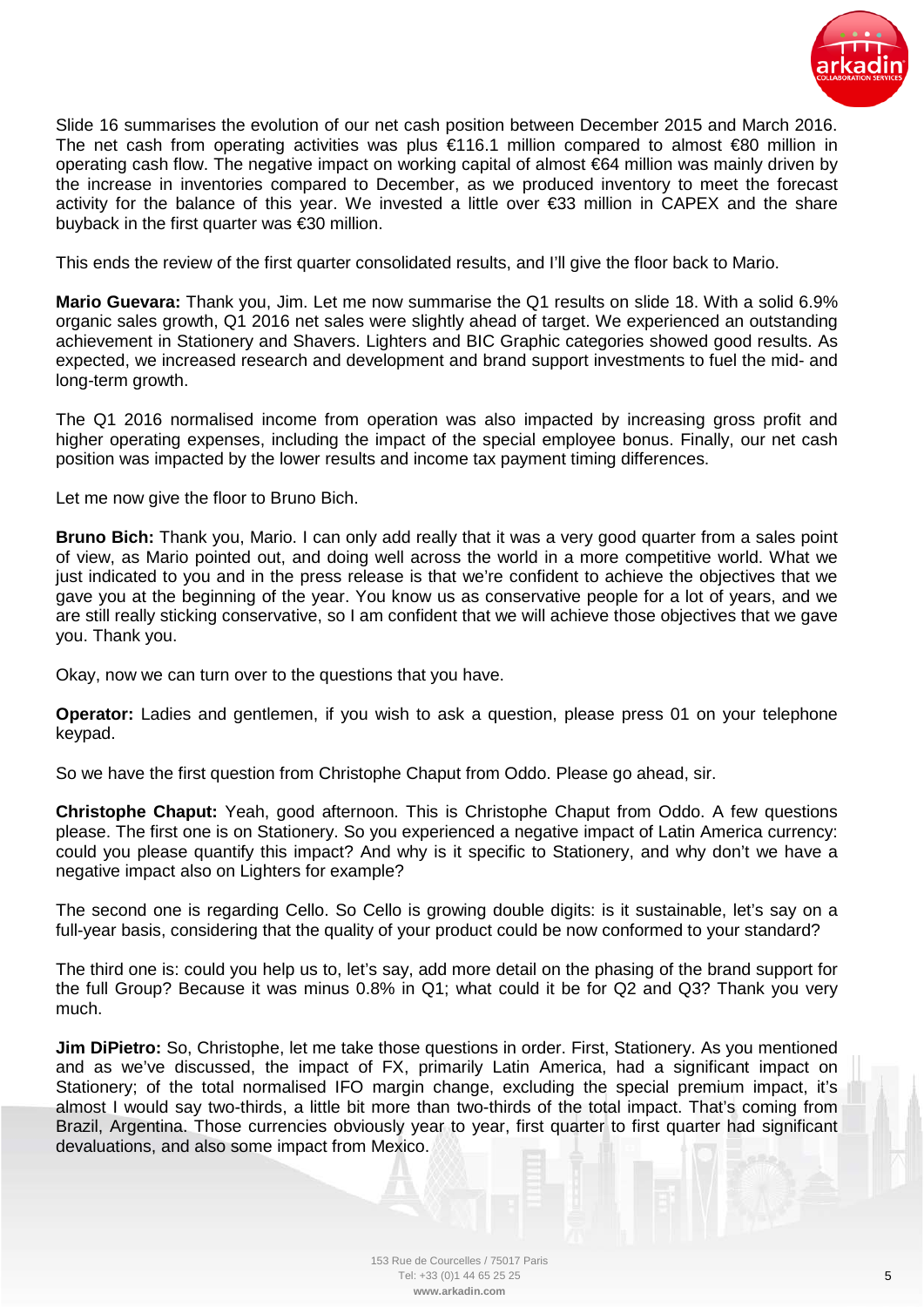

I think we see an impact greater in Stationery than the other categories just by the size of the business of Stationery, as well as some of the seasonality knowing that Brazil is in the back to school season. So again, some of that is a little bit higher levels as far as proportionate sales. So again, Stationery significantly impacted in the first quarter with Latin America FX. And year to year, remembering a lot of the Latin American currencies start to weaken in the second half of last year, so if those currencies stabilise the impact year to year should be lessened as we move forward.

## **Christophe Chaput:** Okay.

**Jim DiPietro:** I think Cello, to Mario's comments, where we grew a little over 10% in sales in the first quarter, I think the view for the full year is very consistent with what we've seen in the first quarter. So again, I would say consistent to what we've experienced for the first three months of this year.

## **Christophe Chaput:** Okay.

**Jim DiPietro:** The phasing of brand support: you know, again we go back to I think the consistent outlook that we have on the investments between 100 and 150 basis points. We'll see a little bit of movement plus or minus the remaining orders, knowing we had a heavy investment this quarter on Shaver. We're moving to back to school, so Stationery is going to be a little bit higher. So there shouldn't be, I would say, significant fluctuations. If you look at the total investment level, brand support, R&D, some of the additional I would say acceleration-type investments, we're right in the middle of the range; probably around 120, 130 basis points this quarter. So in total, I think the remaining three quarters should be within that range.

**Christophe Chaput:** Okay. And just to be sure, considering the changing cost of production, so minus 1.2% for the Q1; and you say that it's going to improve in the Q2, Q3 and Q4, or it will be flat in Q2, Q3, Q4?

**Jim DiPietro:** Yeah, if we look at the total Group, the 1.2% that you referenced –

## **Christophe Chaput:** Yeah.

**Jim DiPietro:** – there are a couple of different dynamics. Obviously, currency has an impact to that as we just discussed. So that obviously impacts the Group level. We have some higher manufacturing costs, which we'll probably see as we mentioned throughout the year. However, some of the variances were a little bit higher year to year on the first quarter. And then we had some packaging costs that were increasing this year. Again, some of that we would expect throughout the year, but also some of that was seasonal to the first quarter based on displays and promotional packs that were shipped different timing this year versus last. And then lastly, we did experience some favourable raw materials.

So if we look at the 1.2%, there's probably a good piece of that that we had a more heavily influenced first quarter impact than we would experience in the balance of the year; primarily the FX, the variances and some of the special displays that impacted first quarter, again, related more so to Shaver.

**Christophe Chaput:** Okay. Thank you very much.

## **Jim DiPietro:** Welcome.

**Operator:** So we have another question from Mr Nicolas Langlet from UBS. Please go ahead.

**Nicolas Langlet:** Hi, good afternoon, everyone. I've got three questions please. First of all, on the Lighters division, can you give us a bit more detail from the margin improvement in Q1? Because you said it's related to improving gross margin, but what were the key drivers of the improvement?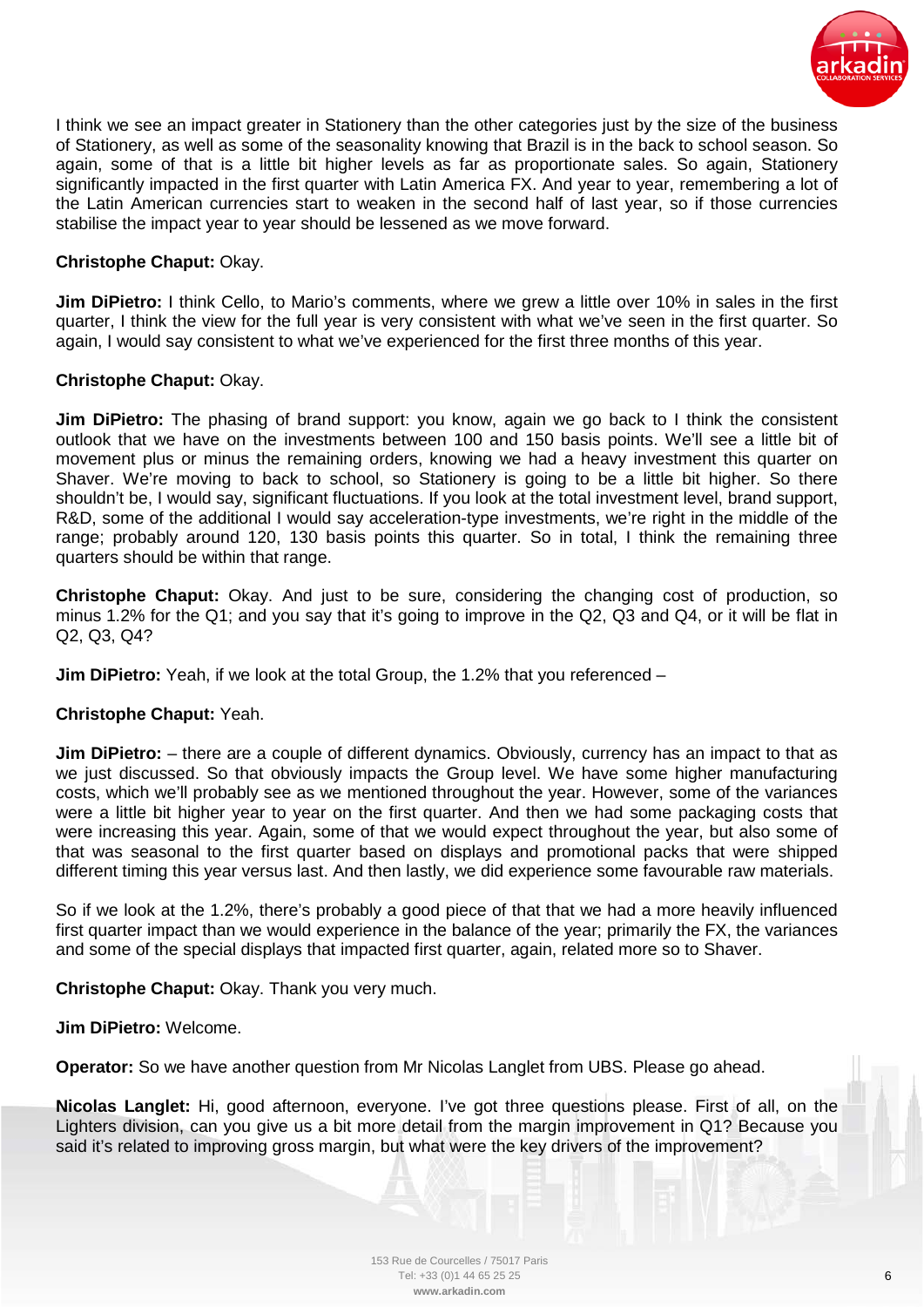

Secondly, on FX, the EBIT impact for the full year: you said at full-year presentation that you expected roughly a neutral impact at EBIT level, with the benefit of the USD offset by other currencies. Now, given the real strengthening versus euro over the past week, don't you think that we could have a positive FX impact in the coming quarters and notably end of year?

And third question on the financial result: if we assume that the euro/USD stay at current level, what level should we put it in our model for the full year? Thank you.

**Jim DiPietro:** Okay. So Nicolas, let me start with Lighter first and I'll get to the FX questions. Lighter, really the whole, I would say, significant portion of the normalised IFO improvement is coming from gross profit. What we see in Lighter is the benefit of the first quarter of this year versus last with, I would say, some mix, but primarily the benefit of the price increase that was put into place second quarter of last year; we have a full quarter benefit year to year in this period. Also, raw materials are more favourable.

And then Lighter did benefit a bit from the euro/dollar; again, with some of the strength of the size of the Lighter business in the US. So again, raw materials favourable, price increase benefit and a little bit of the favourability of foreign currency as it relates to the dollar.

**Nicolas Langlet:** Okay. And the price increase impact, can you quantify it?

**Jim DiPietro:** It's probably a little less – call it roughly one-third of the total normalised IFO impact.

#### **Nicolas Langlet:** Okay.

**Jim DiPietro:** Full-year FX outlook, this probably falls in the category if we – you know, if we really knew – we've had this conversation I know, you know, a lot. We would still stay and we do still stay with our forecast that it should be relatively neutral on a full-year basis. Obviously, we've had a little negative impact in the first quarter because of the significant variations quarter to quarter for Latin American currencies. We would hope that that softens a bit, becomes less unfavourable as the year progresses. It looks like the real has, you know, balanced a little bit, stabilised from where it was in the last couple of months. If that maintains itself then that would be a little bit favourable to the first quarter, but Argentina still obviously softer than it was last year and Mexico is still softer. And we still have some Eastern European countries that obviously are still softer year to year.

So again, in total, we stay with the same outlook. Obviously, that could change and will change if the currency markets move as they always do. But based on where we see it right now, we would still stay with the neutral outlook and currency for the full year.

#### **Nicolas Langlet:** Okay.

**Jim DiPietro:** Alright. Your last question, euro/dollar, remind me specifically what you're looking at there?

**Nicolas Langlet:** No, at the financial result, because we had this minus €3.4 million in Q1.

**Jim DiPietro:** Oh okay, the finance revenue.

#### **Nicolas Langlet:** Yeah.

**Jim DiPietro:** Alright. Yeah, obviously, that's the revaluation of our US – mainly US dollar bank accounts with the cash we have sitting in dollar last year. Because the dollar strengthened a lot in 2015 compared to a year ago, we had a favourable revaluation. Here, we have a slight decrease of the dollar versus December, hence the revaluation of a little over €3 million in the first quarter. If the dollar stays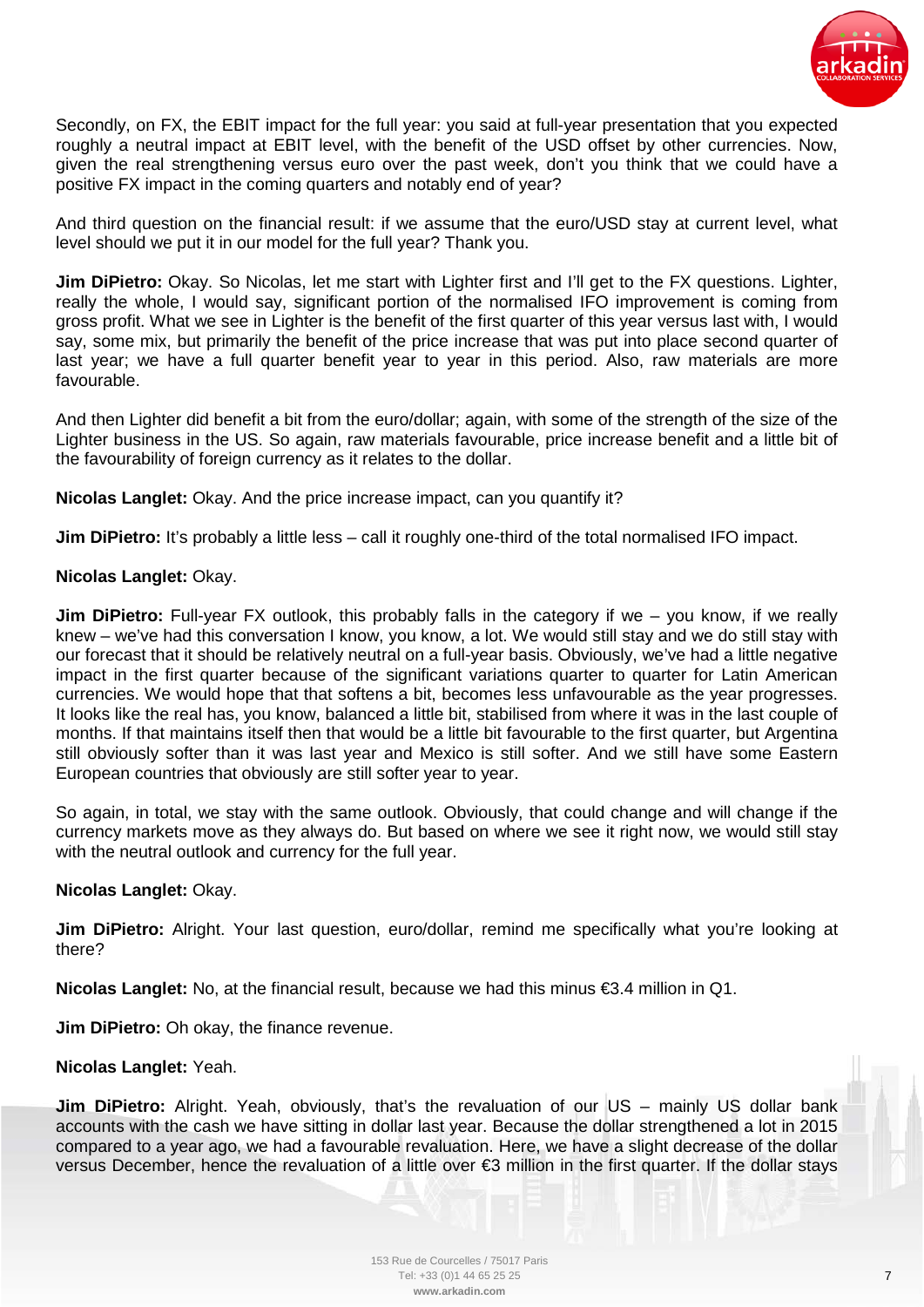

stable, then that number of revaluation should be relatively stable. That's going to move quite honestly with the degree of the dollar strength or weakness to the euro.

**Nicolas Langlet:** Okay. And was the deterioration between Q1 2016 and Q1 2015 fully related to the FX impact, or the financial revenues on your asset also declined slightly?

**Jim DiPietro:** No, no, no. It's related primarily to the US dollar accounts that we have, right? All the bank accounts that are denominated in US dollar.

**Nicolas Langlet:** Okay. Okay, thank you.

**Jim DiPietro:** Okay. You're welcome.

**Operator:** We have another question from Marion Boucheron from Raymond James. Please go ahead, madame.

**Marion Boucheron:** Hi, good afternoon. I had three questions. The first one is that in the presentation you mentioned Q1 growth came in ahead of your expectation; ours also. So I was wondering on which division you were the most surprised and which region?

And then about Europe, that had really strong growth in the quarter: is it related to more market share gains or increased distribution, or the market also underlying trend has improved?

And finally, on Shavers, I was wondering if you found the growth rate as sustainable? Thank you.

**Mario Guevara:** Thank you, Marion. Yes, we shared that the growth rate was good, and was particularly ahead of our targets in – especially in Shavers. The Shaver – the Stationery growth, as I mentioned, in Europe was in the high single digits. This is due to better execution in different countries like Italy, Spain, Eastern Europe, the UK, France. So we don't have the market share numbers but we'd guesstimate that we are, at least in this first quarter, we are gaining market share.

In the US, the selling was good. Although the POS is not as good as the selling, but we are replenishing inventories that were depleted in the previous months. In Europe, particularly, is a great execution of our teams in the different countries. So also, the results of Shavers are finally kicking in and also delivering great results. That should drive just slightly our market growth in disposable.

In Lighters, again, we continued with a good trend, especially in Eastern Europe. We are growing faster than the market; that's our estimate. And the results in Germany and France were also very encouraging during the first quarter.

So all in all, it's a great execution; particularly the Stationery market we believe is growing to mid-single digits in Europe in the first quarter at least. Our sales were higher, were faster than this growth.

Now, your last question on Shavers: the market didn't grow in North America and we don't believe it grew in Europe. Now, could we maintain this growth? We're going to do everything in our possibilities to maintain this growth. But as we said, you know, our outlook I guess encompasses on one side, we're growing faster than we – our outlook for the rest of the year, we don't expect everything to be maintained. We expect to be within our outlook. On the other hand, like Jim said, we expect our profits to improve in the remainder of the year.

Would you like to add something Bruno?

**Bruno Bich:** What I would add with that is, you know, we always look at market share in volume before we look at value, because market share in volume is indicates what, you know, percentages of consumers who use your project every day are satisfied. So if you look at Flex 5 in the US, there's no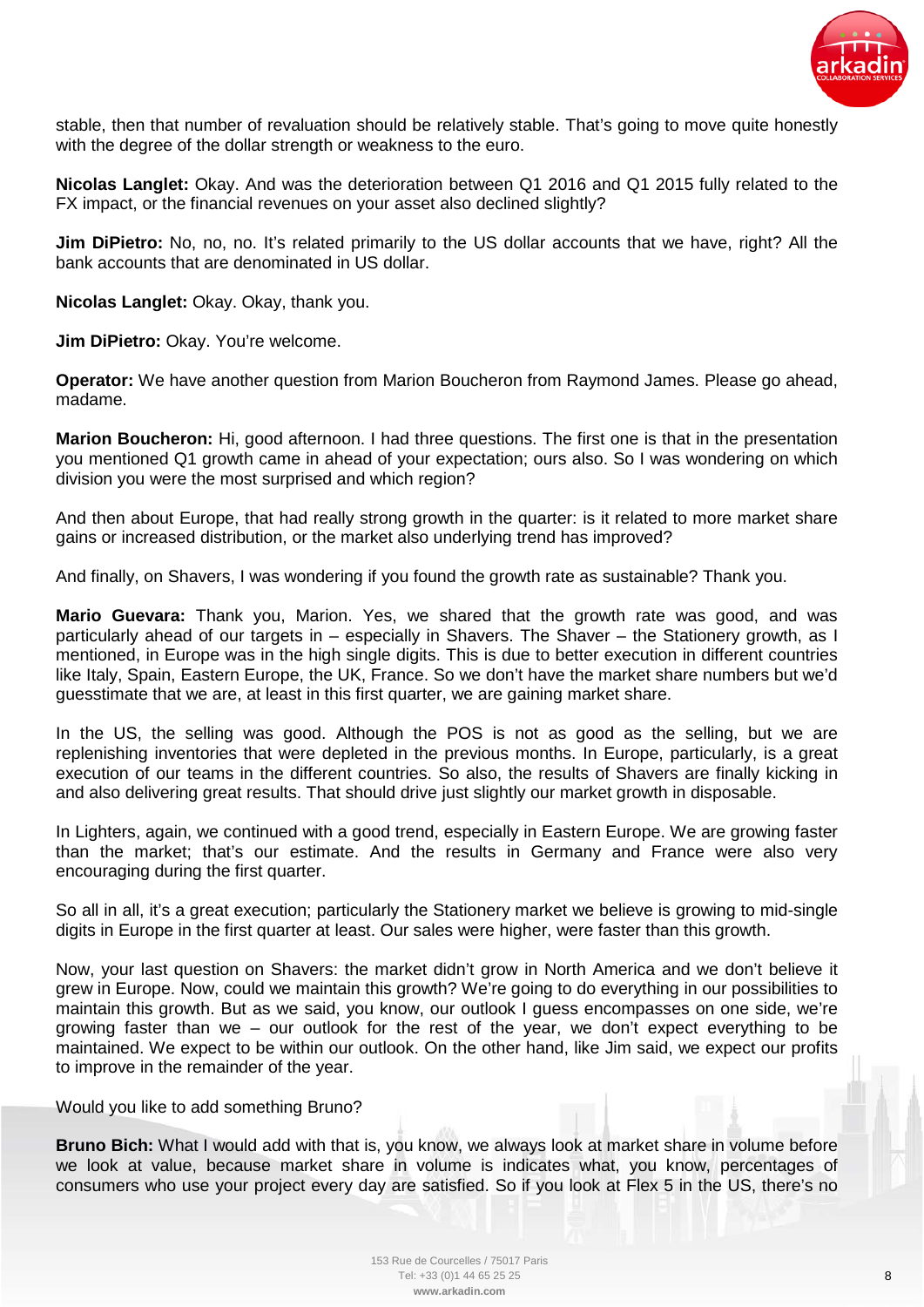

doubt that the average consumer, male consumer in the US, has been increasingly trying the product and a high percentage is very satisfied. And the launch of our latest Lady 5 shaver is also encountering very good sell-out. So now we have to look what the repeat business is. But I'm confident or we're confident that the improved quality of each successive shaver that we put in the market is being very well received by consumers. Now, there's some increased competitors, no doubt. But we – our team thinks that we will continue to do well. Yeah.

## **Marion Boucheron:** Okay, great. Thank you.

**Operator:** So we have another question from Steve Levy from Natixis. Please go ahead.

**Steve Levy:** Good evening, everyone. A lot of questions have been asked already. But I just wanted to focus a bit more on the Shaver division. Can you give us a bit more detail on why the margin dropped, and maybe an idea of the split between the volume and the price? And what has been the driver for the fall in US margin?

The second question will be on BIC Graphic; if you can elaborate a bit more and at least give us a better timing during the year to see what the plan will be? And that's all for me, thank you very much.

**Jim DiPietro:** Steve, this is Jim. Let me go through your Shaver margin question, and I'll discuss the Graphic timing as well. On Shaver, obviously as you've mentioned, you know, we see the decrease of margin year to year. And if we try to break down the components, cost to production, if you will, is probably a little less; almost probably about 40% of the total decline.

Some of that is a few major components. One, there is an FX piece of that that's coming from Mexico that's impacting us in the first quarter. Raw materials were favourable and we expect, as we have mentioned across all categories, would expect that to continue. But the biggest probably cost to production impact that we experienced in the first quarter is related to packaging cost and the cost of bonus packs and displays. And again, that's a heavy influence in the first quarter. But on a full-year basis, the number of those packs will be similar to last year. It is just the timing difference of when those were shipped. Last year, there were little quantities of special packs displays shipped for Shaver in the first quarter, and this year, the timing is just such that it's more evenly spread out, that we see it more heavily impacting the first quarter versus the balance of the year. So again, on a full-year basis, not a big change. But we're going to see and we have seen the first quarter impact here, and then that should neutralise itself over the remaining nine months of the year.

In addition to the cost of production side, we have R&D as we talked about coming into the year, especially in Shaver where we continue to invest in research and development for the long term. So that's probably a little less than two points of the total decline of margin in the first quarter. And some of that were just the heavy, I would say, project spends or invest levels in the first quarter as far as the timing aspect versus the full year.

And then brand support is probably almost three points in the first quarter. Obviously, that relates to calendars, promotional calendars, and obviously linked to some of the planning of activity in special packs that we've shipped as well.

So if you look at the total decline of 8.4 points, you can say cost to production is roughly one-third, R&D is about 20% of it, brand supports the other one-third. The balance is sitting in OPEX. And OPEX there is probably made up of a couple of components. Some of that is part of the investment plans as we continue to build structure to support the acceleration in certain countries. And then the balance of that is some Latin American cost which is impacted by the inflationary pressures in some countries.

**Steve Levy:** Okay, thank you. On the BIC Graphic?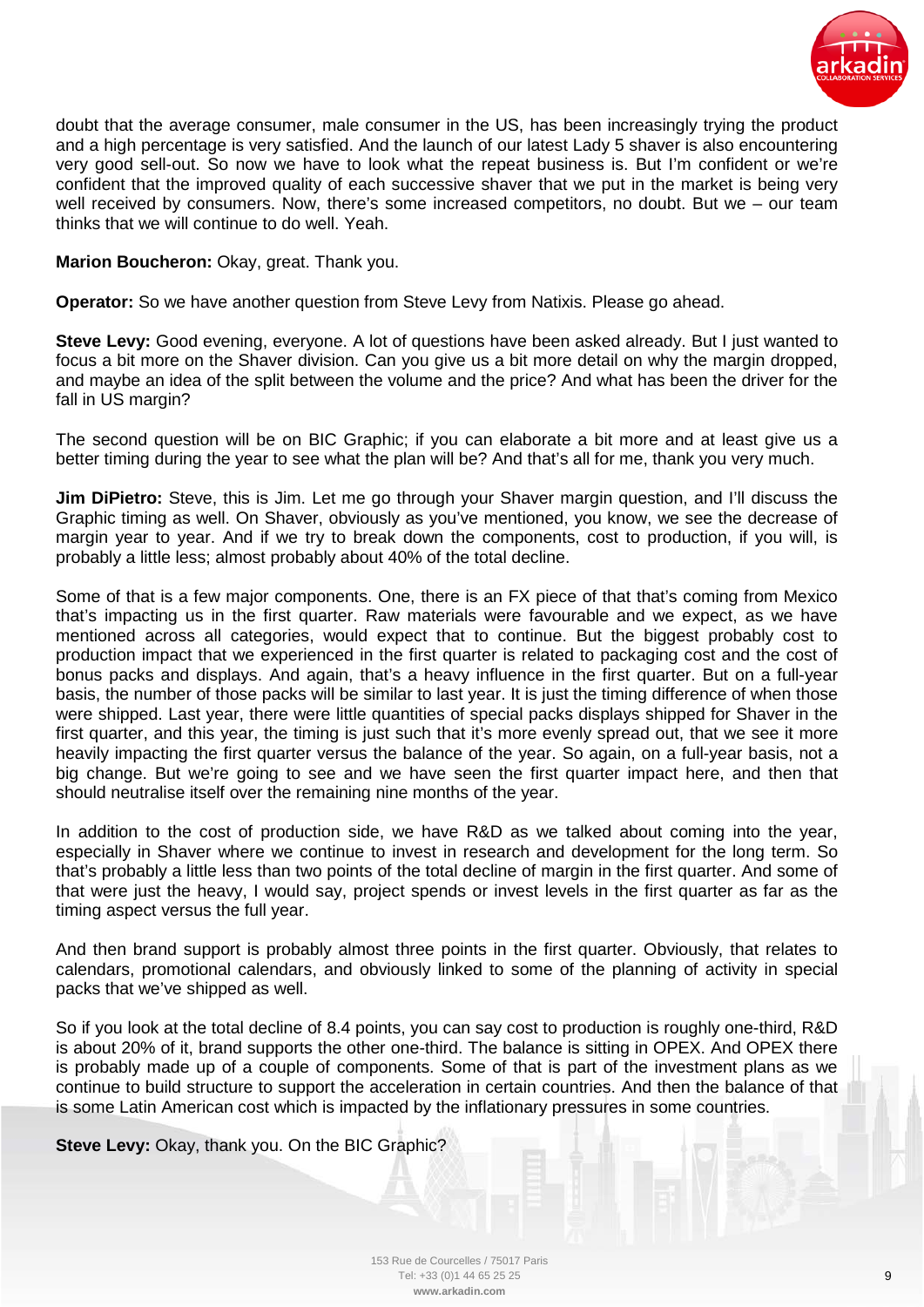

**Jim DiPietro:** BIC Graphic. As Mario mentioned, right now the timing is still in line for the end of the year. We still feel comfortable that we would have a conclusion of the alternative review by year-end. At this point, we don't have any more clear visibility specifically on what it would be. So right now, we're still comfortable that by year-end, we should have news to come back to internally as well as externally.

**Steve Levy:** Thank you very much.

**Jim DiPietro:** You're welcome.

**Operator:** So we have another question from Mourad Lahmidi from MainFirst. Please go ahead, sir.

**Mourad Lahmidi:** Yes, I have actually three questions. The first one on the Stationery business, specifically in the US. You've been doing quite well; I think it's a high single-digit organic growth. How have you been doing against your big competitor over there, that has been also trending well? I was just wondering whether you gained market share during Q1?

And also, a follow-up on the Stationery business. You mentioned sell-out figures that were soft: should we expect these trends to slow down in the next quarter?

**Mario Guevara:** It's Mario, Mourad. In the US, we got a good sell-in, as I mentioned, high single digits. However, I mentioned that their POS was soft. So total market at the end of February was plus 1%. And we were slightly below that 1%. So we've been maintaining our market share, or slightly losing a few basis points in the last 12 months. Now, we expect the next back to school to be very, very competitive. But we have developed plans exactly to face this very competitive back to school environment.

**Mourad Lahmidi:** Okay. And I have another question on your outlook, especially the margin outlook. When you say you expect 100–150 basis points decrease for the current year, is it excluding the special bonus to employees?

**Mario Guevara:** Yes, yes.

**Mourad Lahmidi:** Okay. Okay. Thank you.

**Operator:** So we have another question from Aurélie Husson-Dumoutier from Kepler Cheuvreux. Please go ahead, madame.

**Aurélie Husson-Dumoutier:** Good afternoon, everyone. I have actually three questions. And also, Jim, the breakdown that you gave about Shavers was very, very useful: could you maybe give us the same for Stationery?

I also have a question on Stationery. I was wondering, could you give us the margin evolution year-on-year for Cello, just an indication? Is it up, is it down? Is it up double digit? Do we still have a double-digit margin at Cello?

And sorry if I missed it, but was there some price effect in the Q1 growth, organic growth in Lighters especially?

And finally, I was wondering – I wanted to make some clarifications about the guidance. If you assume a 150-basis-point decline in IFO margin, considering what has been done in Q1, that would imply that you expect more or less for the rest of the year, considering 5% organic growth, an EBIT margin of 18.6% versus the 19% last year on the quarters to Q4. So is it correct to assume that? Am I right with my figures? So that mean that most of the brand support has been done in Q1. So if you can give us some clarification on this. Thank you.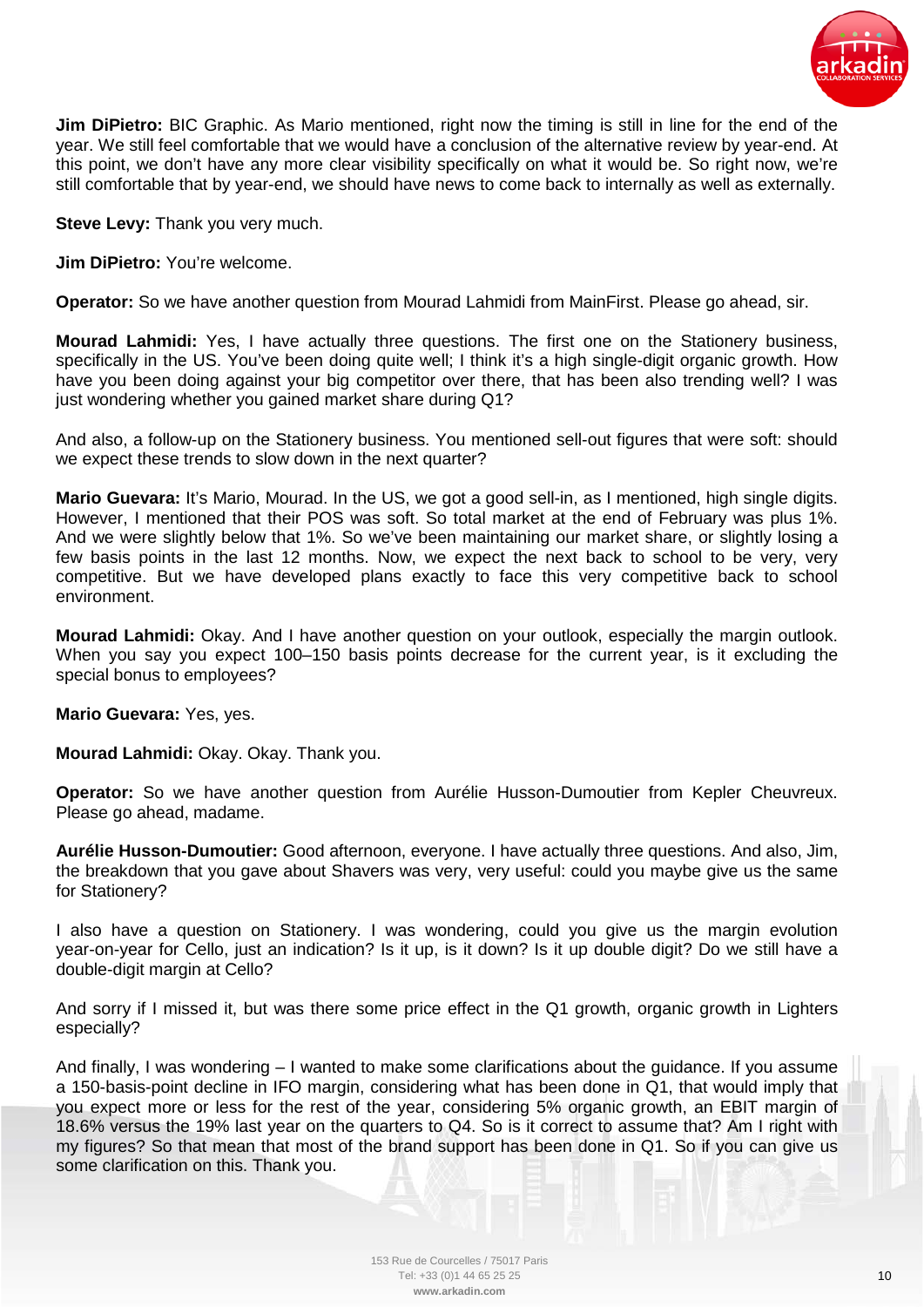

**Jim DiPietro:** Okay. So let me start; you had a lot of questions, I may come back for clarity on some of the questions. Stationery: again, if we look at the composition above the margin, normalised IFO margin decline, cost to production is roughly half of that decline. And of that, you can see, as I mentioned earlier, FX is really the main driver of that. Raw materials were favourable, but that was offset by some other cost increases. So again, the main impact of total cost to production is going to be impacted by currency, which again is roughly half of the normalised margin.

The balance is coming from R&D and some other operating expenses. Within the operating expenses, again, we have some Latin American cost associated with future investments as well as additional, I would say, market-type research expenses within first quarter. Does that help answer the Stationery question?

**Aurélie Husson-Dumoutier:** Yeah, sure. And so cost of production 50%, R&D and brand support, 50%?

**Jim DiPietro:** Correct.

**Aurélie Husson-Dumoutier:** Thank you.

**Jim DiPietro:** I'm sorry: R&D and OPEX, the other 50%. That's our data.

**Aurélie Husson-Dumoutier:** Okay. So you don't give any special details about the brand support that was done in Q1 in Stationery?

**Jim DiPietro:** Brand support we're going to see in Stationery is going to be more heavily influenced in second and third quarter, tied more to back to school in developed countries.

**Aurélie Husson-Dumoutier:** Okay. Thank you.

**Jim DiPietro:** Cello margin, what we've seen in the first quarter is very consistent with what we've seen in the end of last year, with the full year of 2015. Remember, what we had said last year was Cello was around 10%, excluding all of the – call it one-time adjusted items. And for the first quarter, using the same definition of excluding some of those adjustments, they were almost at 10%, a little less than 10%. So very consistent to where they were in full-year 2015.

And similar comments what I made a few minutes ago on sales. We would see their sales number as well as their margin number for the full year be very close to what we have realised in the first quarter as far as both sales growth and margin.

**Aurélie Husson-Dumoutier:** Okay, thank you.

**Jim DiPietro:** Okay. And Lighter, was the price increase question?

**Aurélie Husson-Dumoutier:** Yes.

**Jim DiPietro:** Was that on the margin or…?

**Aurélie Husson-Dumoutier:** Was there a price effect on the Lighters growth?

**Jim DiPietro:** On the sales growth?

**Aurélie Husson-Dumoutier:** Yes.

**Jim DiPietro:** Yeah. There is obviously, with some of the price increase being taken in the second quarter of 2015, there is some impact on price in the first quarter sales results.